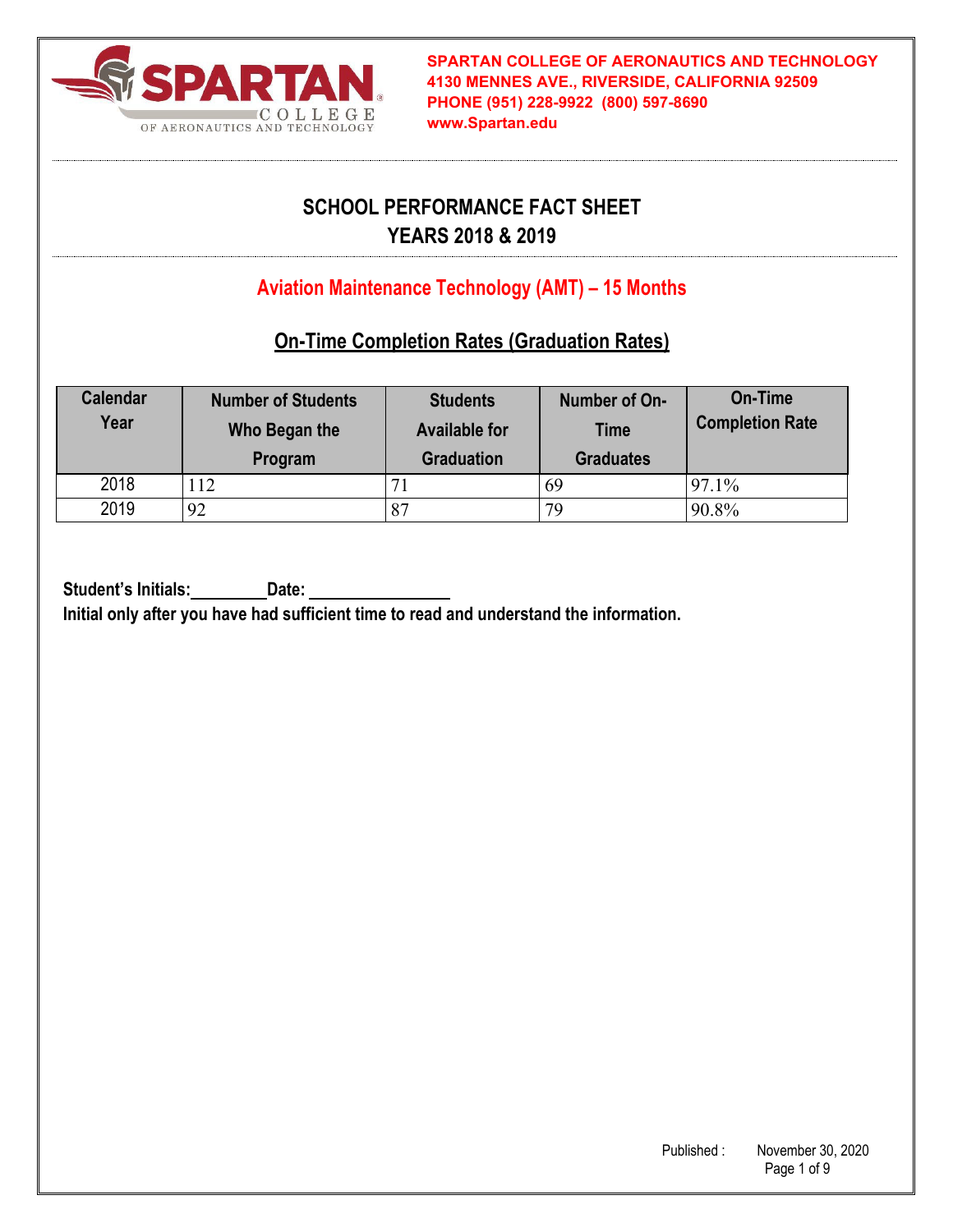

www.Spartan.edu

### **Job Placement Rates**

| <b>Calendar</b><br>Year | Number of<br><b>Students</b><br><b>Who Began</b><br>Program | <b>Number of</b><br><b>Graduates</b> | <b>Graduates</b><br><b>Available for</b><br><b>Employment</b> | <b>Graduates</b><br><b>Employed in the</b><br><b>Field</b> | <b>Placement Rate %</b><br><b>Employed in the</b><br><b>Field</b> |
|-------------------------|-------------------------------------------------------------|--------------------------------------|---------------------------------------------------------------|------------------------------------------------------------|-------------------------------------------------------------------|
| 2018                    | 112                                                         |                                      |                                                               | 52                                                         | 73.2%                                                             |
| 2019                    | 92                                                          | 87                                   | 87                                                            | 44                                                         | 50.5%                                                             |

You may obtain from the institution a list of the employment positions determined to be in the field for which a student received education and training. To obtain this list, please ask an institutional representative or you can review the list the on the institutions website at www.spartan.edu/gainful-employment-IE.

#### **Gainfully Employed Categories** *(includes data for the two calendar years prior to reporting)*

| <b>Calendar Year</b> | <b>Graduate Employed in</b><br>the Field<br>20-29 Hours Per<br><b>Week</b> | <b>Graduates Employed in the</b><br>Field at Least 30 Hours Per<br><b>Week</b> | <b>Total Graduates</b><br><b>Employed in the</b><br><b>Field</b> |
|----------------------|----------------------------------------------------------------------------|--------------------------------------------------------------------------------|------------------------------------------------------------------|
| 2018                 |                                                                            | 52                                                                             |                                                                  |
| 2019                 |                                                                            | 44                                                                             |                                                                  |

## **Part-Time vs. Full-Time Employment**

#### **Single Position vs. Concurrent Aggregated Position**

| <b>Calendar Year</b> | <b>Graduates Employed</b><br>in the Field in a Single<br><b>Position</b> | <b>Graduates Employed in the</b><br><b>Field in Concurrent Aggregated</b><br><b>Positions</b> | <b>Total Graduates</b><br><b>Employed in the</b><br><b>Field</b> |
|----------------------|--------------------------------------------------------------------------|-----------------------------------------------------------------------------------------------|------------------------------------------------------------------|
| 2018                 |                                                                          |                                                                                               | 52                                                               |
| 2019                 | 44                                                                       |                                                                                               | 44                                                               |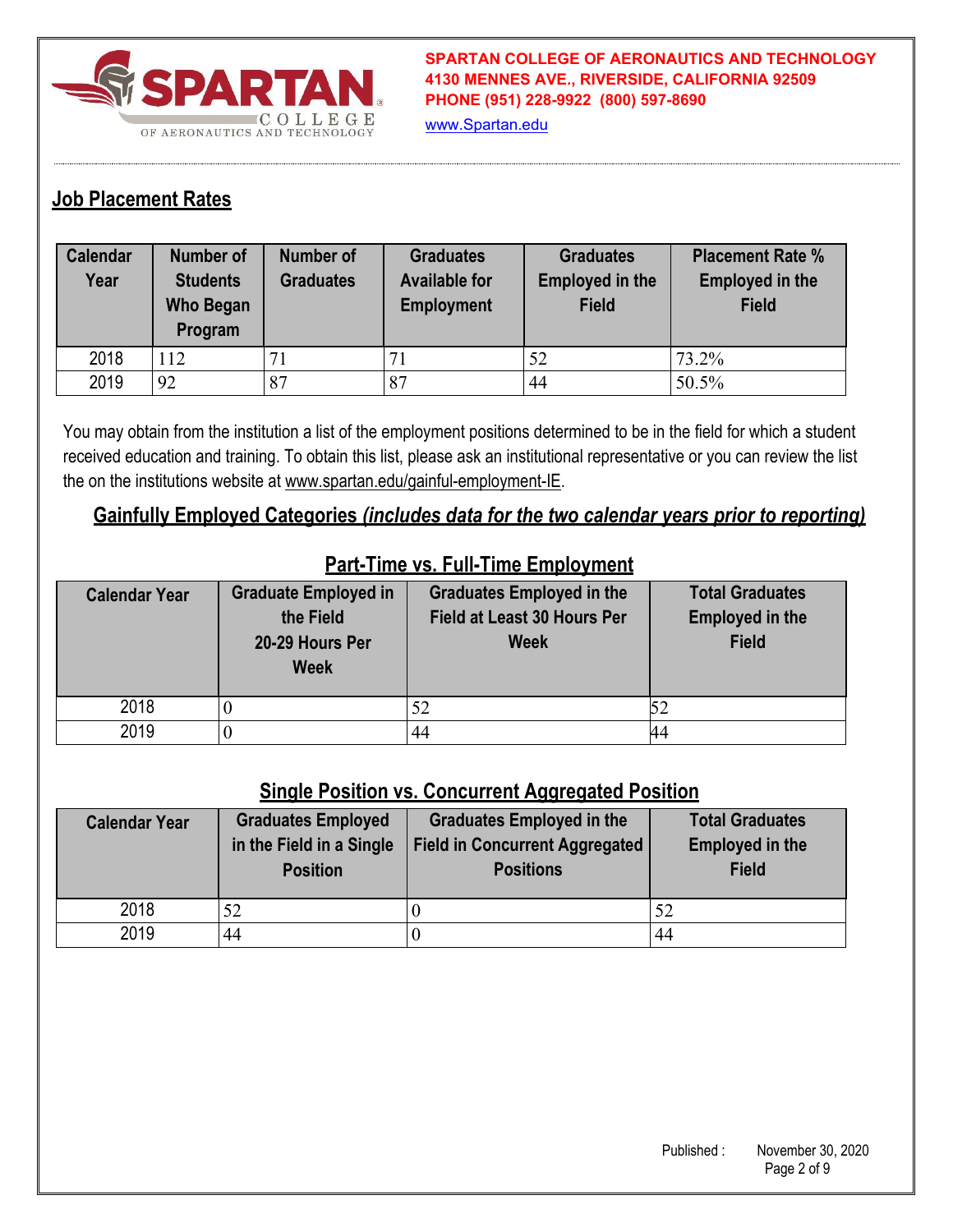

www.Spartan.edu

## **Self-Employed / Freelance Positions**

| <b>Calendar Year</b> | <b>Graduates Employed who are Self-</b><br><b>Employed or Working Freelance</b> | <b>Total Graduates</b><br><b>Employed in the Field</b> |
|----------------------|---------------------------------------------------------------------------------|--------------------------------------------------------|
| 2018                 |                                                                                 | 52                                                     |
| 2019                 |                                                                                 | 44                                                     |

# **Institutional Employment**

| <b>Calendar Year</b> | <b>Graduates Employed in the Field who are</b><br><b>Employed by the Institution, an Employer</b><br>Owned by the Institution, or an Employer who<br><b>Shares Ownership with the</b><br>Institution. | <b>Total Graduates</b><br><b>Employed in the Field</b> |
|----------------------|-------------------------------------------------------------------------------------------------------------------------------------------------------------------------------------------------------|--------------------------------------------------------|
| 2018                 |                                                                                                                                                                                                       | 52                                                     |
| 2019                 |                                                                                                                                                                                                       | 44                                                     |

**Student's Initials: Date: Initial only after you have had sufficient time to read and understand the information.**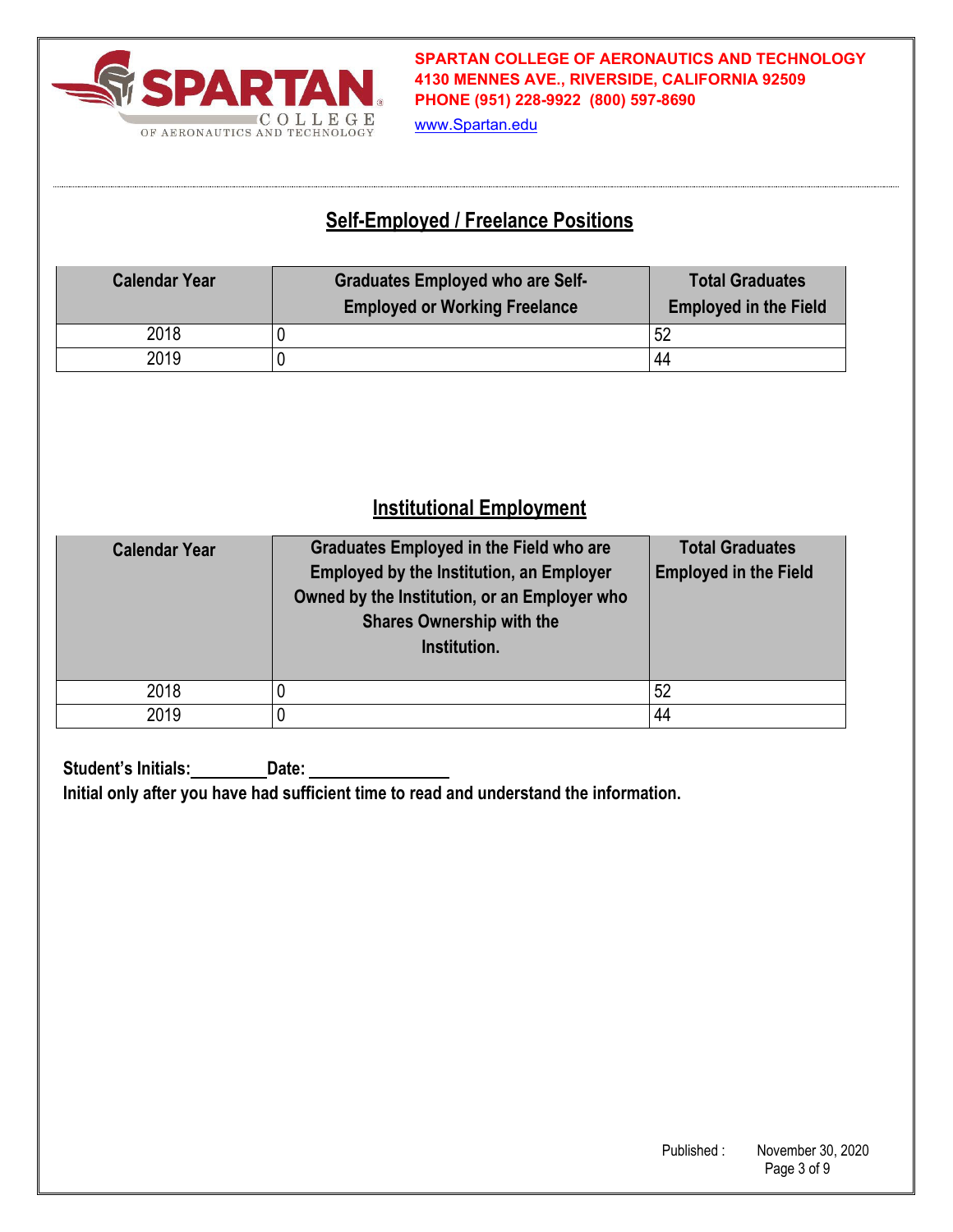# **License Examination Passage Rates** *(includes data for the two calendar years prior to reporting)*

| <b>Calendar</b><br>Year | Number of<br><b>Graduates in</b><br><b>Calendar Year</b> | of<br><b>Number</b><br><b>Graduates</b><br><b>Taking Exam</b> | <b>Number Who</b><br><b>Passed First</b><br><b>Available Exam</b><br><b>Exam</b> | <b>Number Who</b><br><b>Failed First</b><br><b>Available</b><br><b>Exam</b> | Passage<br>Rate |
|-------------------------|----------------------------------------------------------|---------------------------------------------------------------|----------------------------------------------------------------------------------|-----------------------------------------------------------------------------|-----------------|
| 2018 $(*)$              |                                                          |                                                               |                                                                                  |                                                                             |                 |
| 2019 $(*)$              |                                                          |                                                               |                                                                                  |                                                                             |                 |

*\* Examination Passage Rates: The Airframe & Power Plant Diploma program does not lead to employment for which passage of a state licensing examination is required*.

Student's Initials: Date: Date: **Initial only after you have had sufficient time to read and understand the information.**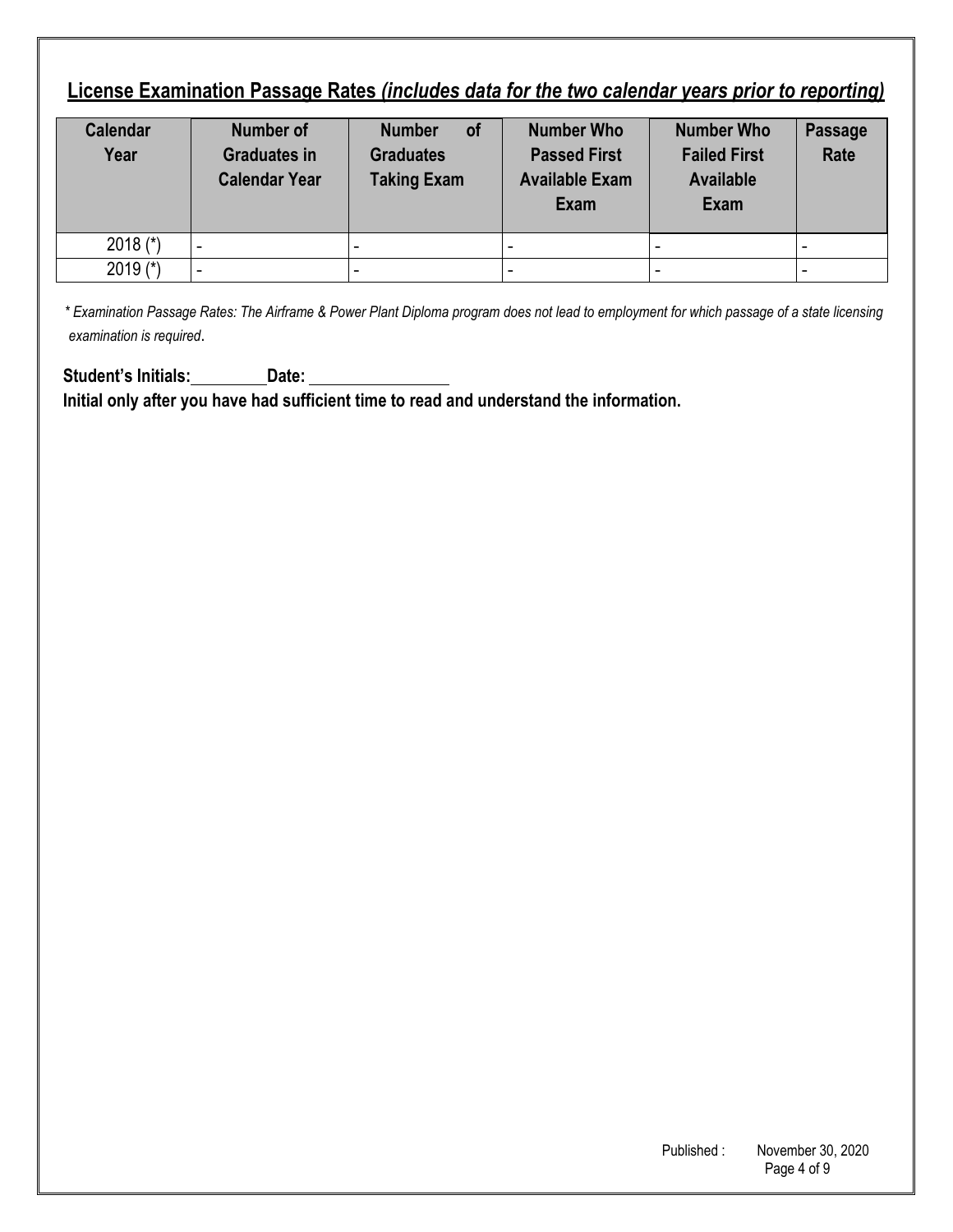

www.Spartan.edu

### **Salary and Wage Information**

### **Annual salary and wages reported for graduates employed in the field.**

| <b>Calendar</b><br>Year | <b>Graduates</b><br><b>Available for</b><br><b>Employment</b> | <b>Graduates</b><br><b>Employed in</b><br><b>Field</b> | \$20,001<br>٠<br>\$25,000 | \$25,001<br>$\blacksquare$<br>\$30,000 | \$30,001<br>\$35,000 | \$35,001<br>$\blacksquare$<br>\$40,000 | \$40,001<br>\$45,000 |
|-------------------------|---------------------------------------------------------------|--------------------------------------------------------|---------------------------|----------------------------------------|----------------------|----------------------------------------|----------------------|
| 2018                    | $\mathbf{z}$                                                  | 52                                                     |                           |                                        | $\mathfrak b$        | 19                                     |                      |
| 2019                    | 87                                                            | 44                                                     |                           | U                                      | 10                   | 13                                     |                      |

| \$45,001       | \$50,001       | \$55,001 | \$60,001 | \$65,001 | \$70,001 | \$75,001 | <b>No Salary</b>   |
|----------------|----------------|----------|----------|----------|----------|----------|--------------------|
| $\blacksquare$ | $\blacksquare$ |          |          |          |          |          | <b>Information</b> |
| \$50,000       | \$55,000       | \$60,000 | \$65,000 | \$70,000 | \$75,000 | \$80,000 | <b>Reported</b>    |
|                |                |          |          | $\theta$ |          | $\theta$ | U                  |
| 4              |                |          |          |          |          |          | U                  |

A list of sources used to substantiate salary disclosures is available from the school at www.spartan.edu/placementgraduation-ie.

**Student's Initials: Date: Initial only after you have had sufficient time to read and understand the information.** 

### **Cost of Educational Program**

Total charges for the program for students completing on-time in 2018: \$39.250, 2019: \$40,445. Additional charges may be incurred if the program is not completed on-time.

**Student's Initials: Date: Initial only after you have had sufficient time to read and understand the information.**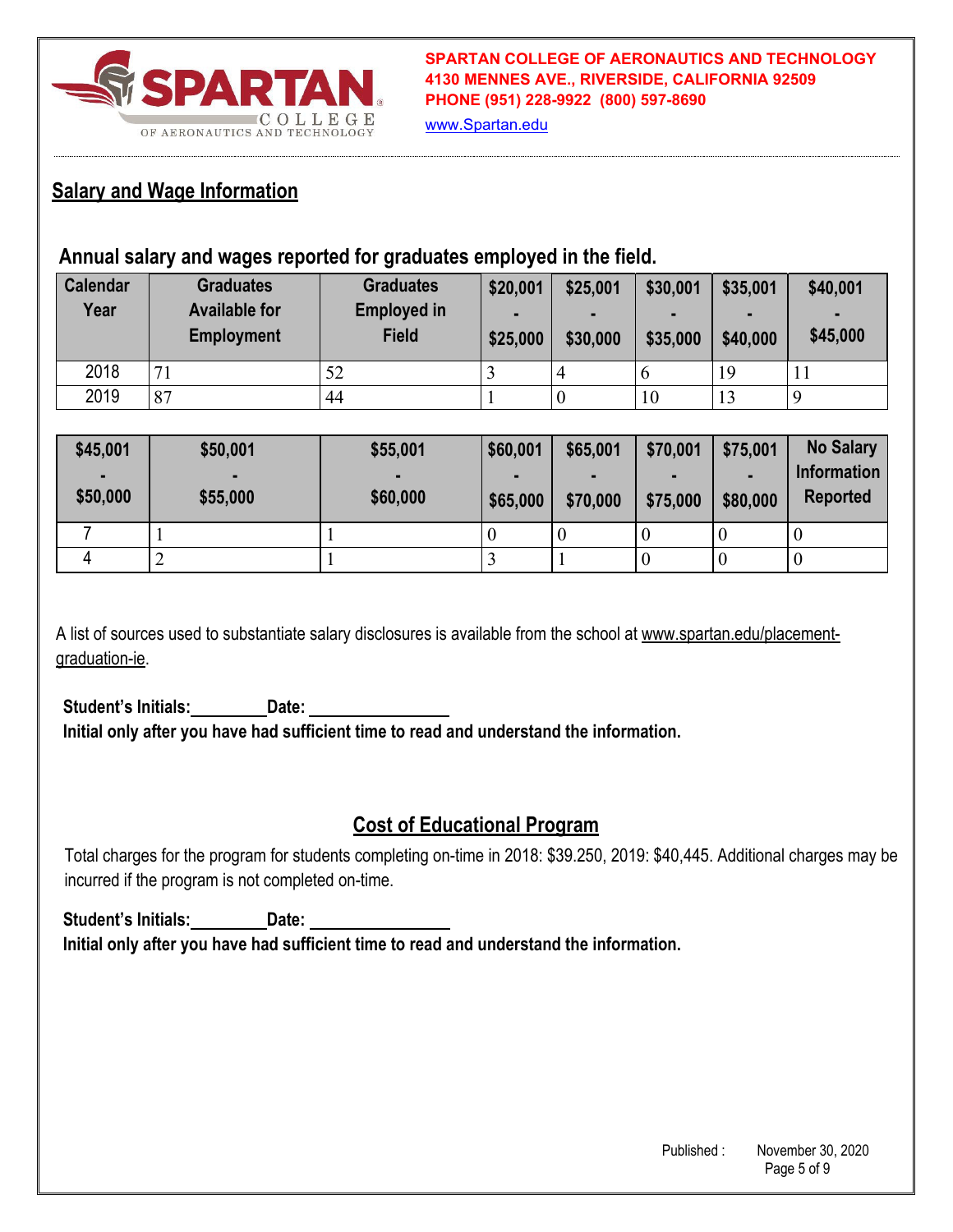# **Federal Student Loan Debt**

| <b>Calendar</b><br>Year | Most recent three year<br>cohort default rate, as<br>reported by the United<br><b>State Department of</b><br>Education. <sup>1</sup> | The percentage of<br>enrolled students<br>in 2018 receiving<br>federal student<br>loans to pay for<br>this program. | The average amount<br>of federal student<br>loan debt of 2018<br>graduates who took<br>out federal student<br>loans at this<br>institution. | The percentage of<br>graduates in 2018 who<br>took out federal<br>student loans to pay<br>for this<br>program. |
|-------------------------|--------------------------------------------------------------------------------------------------------------------------------------|---------------------------------------------------------------------------------------------------------------------|---------------------------------------------------------------------------------------------------------------------------------------------|----------------------------------------------------------------------------------------------------------------|
| 2018                    | $4.3\%$                                                                                                                              | 97.3%                                                                                                               | \$11,181                                                                                                                                    | 100.0%                                                                                                         |
| 2019                    | 3.94%                                                                                                                                | 80.0%                                                                                                               | \$14,301                                                                                                                                    | 80.0%                                                                                                          |

**<sup>1</sup>**The percentage of students who defaulted on their federal student loans is called the Cohort Default Rate (CDR). It shows the percentage of this school's students who were more than 270 days (9 months) behind on their federal student loans within three years of when the first payment was due. This is the most recent CDR reported by the U.S. Department of Education.

#### **Student's Initials: Date: Initial only after you have had sufficient time to read and understand the information.**

This fact sheet is filed with the Bureau for Private Postsecondary Education. Regardless of any information you may have relating to completion rates, placement rates, starting salaries, or license exam passage rates, this fact sheet contains the information as calculated pursuant to state law.

Any questions a student may have regarding this fact sheet that have not been satisfactorily answered by the institution may be directed to the Bureau for Private Postsecondary Education at 2535 Capitol Oaks Drive, Suite 400, Sacramento, CA 95833, www.bppe.ca.gov, toll-free telephone number (888) 370-7589 or by fax (916) 263-1897.

Student Name - Print

Student Signature Date Date Controllers and Date Date Date

School Official Date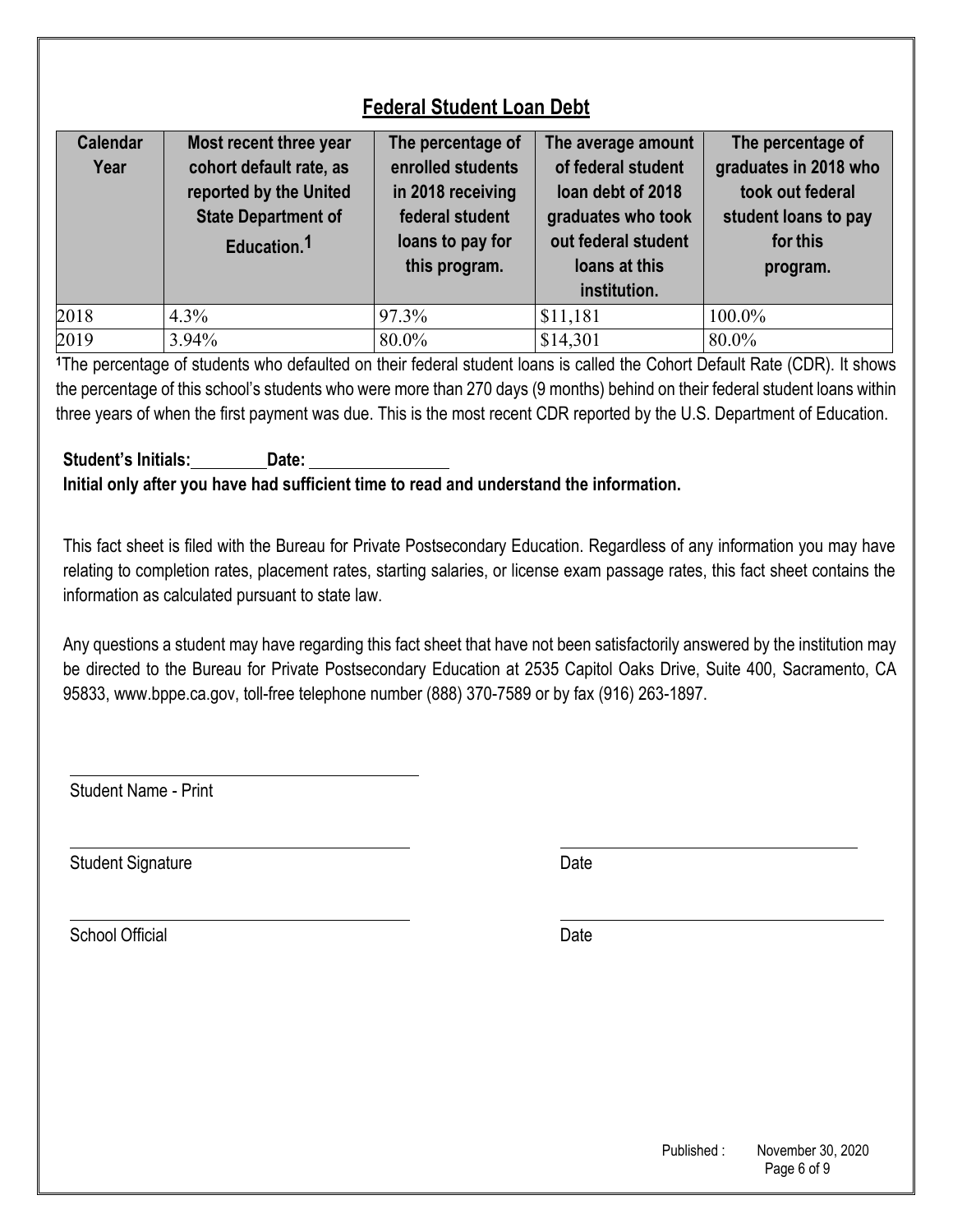

www.Spartan.edu

**(Note) =** This program was new. Therefore, the number of students who graduate, the number of students who are placed, or the starting salary you can earn after finishing the educational program may be unknown. Information regarding general salary and placement statistics may be available from government sources or from the institution, but is not equivalent to actual performance data. This program was approved by the Bureau on 10/16/2015. As of 06/30/2017, two full years of data for this program will be available.

# **Definitions**

- "Number of Students Who Began the Program" means the number of students who began a program who were scheduled to complete the program within 100% of the published program length within the reporting calendar year and excludes all students who cancelled during the cancellation period.
- "Students Available for Graduation" is the number of students who began the program minus the number of students who have died, been incarcerated, or been called to active military duty.
- "Number of On-time Graduates" is the number of students who completed the program within 100% of the published program length within the reporting calendar year.
- "On-time Completion Rate" is the number of on-time graduates divided by the number of students available for graduation.
- "150% Graduates" is the number of students who completed the program within 150% of the program length (includes on-time graduates).
- "150% Completion Rate" is the number of students who completed the program in the reported calendar year within 150% of the published program length, including on-time graduates, divided by the number of students available for graduation.
- "Graduates Available for Employment" means the number of graduates minus the number of graduates unavailable for employment.
- "Graduates Unavailable for Employment" means the graduates who, after graduation, die, become incarcerated, are called to active military duty, are international students that leave the United States or do not have a visa allowing employment in the United States, or are continuing their education in an accredited or bureau-approved postsecondary institution.
- "Graduates Employed in the Field" means graduates who beginning within six months after a student completes the applicable educational program are gainfully employed, whose employment has been reported, and for whom the institution has documented verification of employment. For occupations for which the state requires passing an examination, the six months period begins after the announcement of the examination results for the first examination available after a student completes an applicable educational program.
- "Placement Rate Employed in the Field" is calculated by dividing the number of graduates gainfully employed in the field by the number of graduates available for employment.
- "Number of Graduates Taking Exam" is the number of graduates who took the first available exam in the reported calendar year.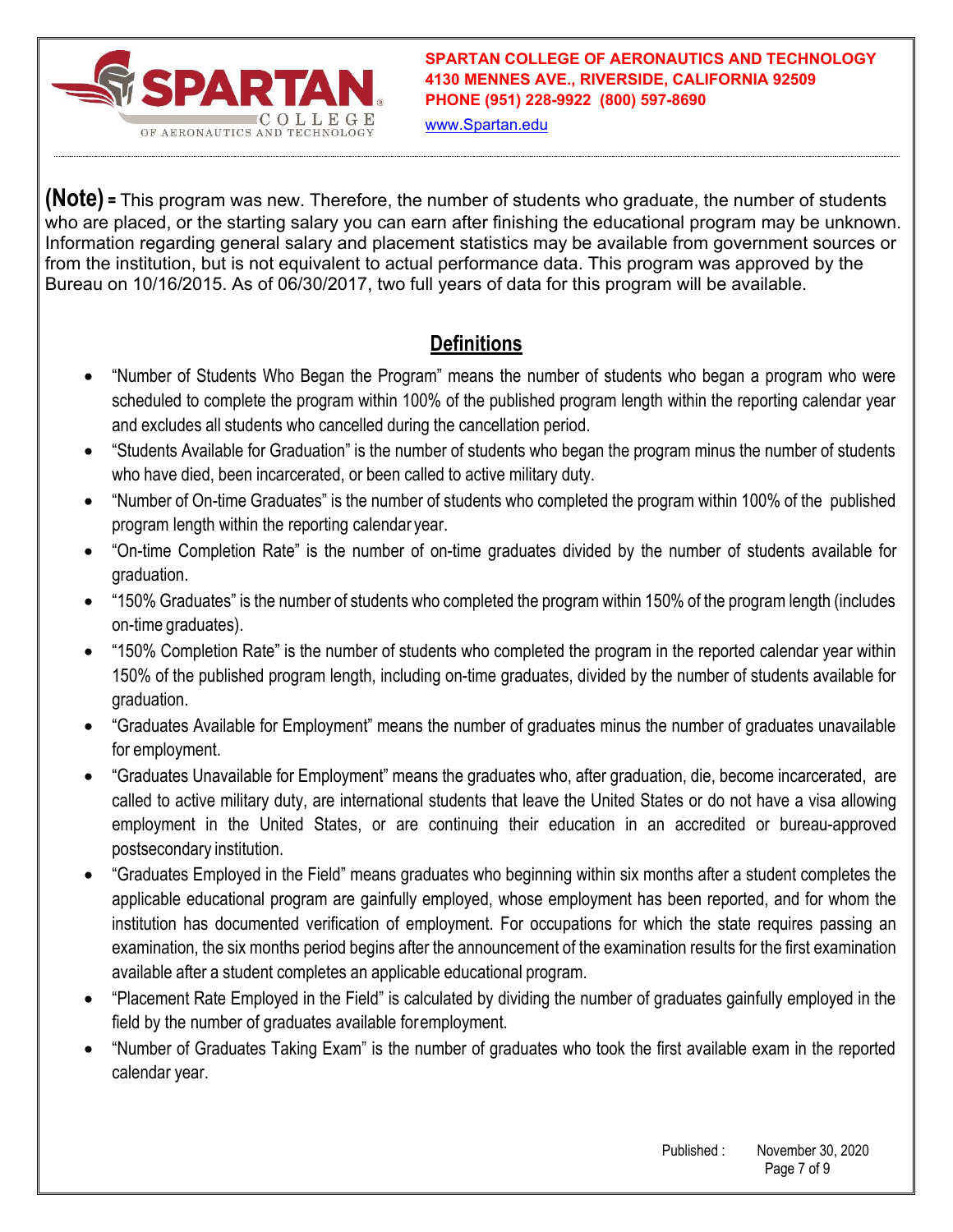- "First Available Exam Date" is the date for the first available exam after a student completed a program.
- "Passage Rate" is calculated by dividing the number of graduates who passed the exam by the number of graduates who took the reported licensing exam.
- "Number Who Passed First Available Exam" is the number of graduates who took and passed the first available licensing exam after completing the program.
- "Salary" is as reported by graduate or graduate's employer.
- "No Salary Information Reported" is the number of graduates for whom, after making reasonable attempts, the school was not able to obtain salary information.